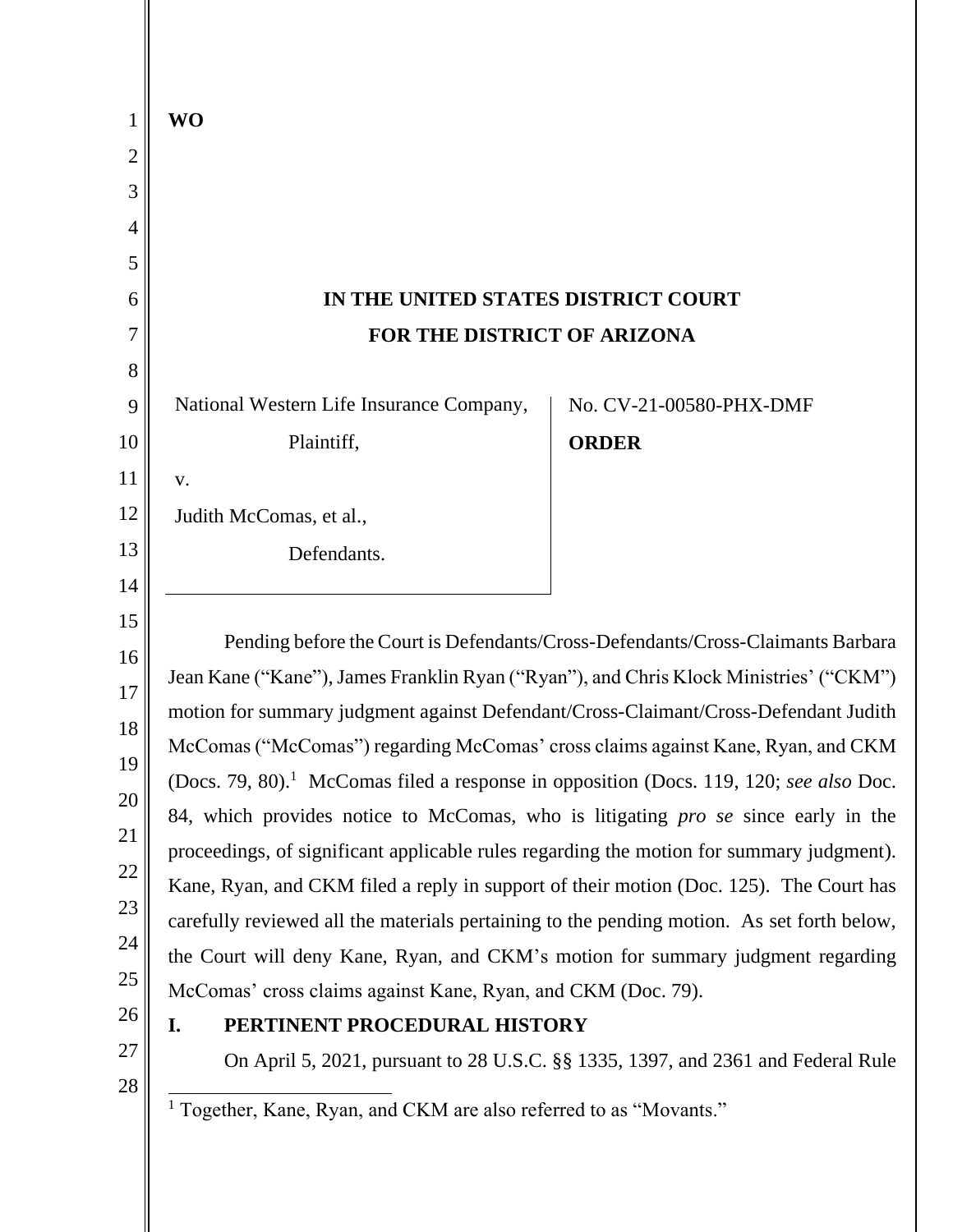1 2 3 4 5 6 7 8 9 10 11 12 of Civil Procedure ("Fed. R. Civ. P.") 22, National Western Life Insurance Company ("National Western") filed its Complaint in Interpleader with this Court to resolve the competing claims to the remaining one quarter share, \$23,945.59 plus applicable interest, of Ona Jean Ryan's ("the Insured") deferred annuity, policy number 0101317167 ("the Contract") (Doc. 1). National Western's Complaint named Kane, Ryan, and St. Jude Children's Research Hospital ("St. Jude") as defendants, each of whom had received a one quarter share of the Contract, as well as Defendants CKM and McComas who had competing claims for the remaining one quarter share (*Id.*). The Complaint posited that if CKM were to decline its share, then Kane, Ryan, St. Jude, and McComas would have competing claims to the remaining one quarter share (*Id.* ¶¶ 23 - 28). On September 17, 2021, National Western deposited with the Clerk of the Court the one quarter share plus interest, which totaled \$26,665.42 ("the Proceeds") (Doc. 55).

13 14 15 16 17 18 19 20 22 By stipulation of all parties, St. Jude was dismissed from the action, keeping its prelawsuit distributed one quarter share of the Contract (Docs. 60, 61). McComas' counterclaim against National Western was also dismissed by stipulation (Docs. 115, 116). In addition to the Complaint in Interpleader with Defendants Kane, Ryan, CKM, and McComas, McComas has cross claimed against Kane, Ryan, and CKM for unjust enrichment (Doc. 25; Doc. 110 (amending Doc. 25 without opposition as well as delineating and containing only unopposed minor amendments in wording pertaining to the cross claims)). 2 McComas did not submit a verification with her cross claims (Docs. 25, 110). Further, Kane, Ryan, and CKM have cross claimed against McComas for restitution for the full amount of attorneys' fees and other costs to be collected by National Western from the Proceeds (Doc. 114).

23

21

- 24
- 25
- 26 27

28

On November 19, 2021, Kane, Ryan, and CKM moved for summary judgment

regarding McComas' unjust enrichment cross claims against them (Docs. 79, 80).

McComas responded in opposition (Docs. 119, 120; *see also* Doc. 84, which provides

 $2<sup>2</sup>$  The minor amendments did not impact the merits of the summary judgment motion filed by Kane, Ryan, and CKM regarding McComas' cross claims (Docs. 79, 80) before McComas' amended filing (Doc. 110).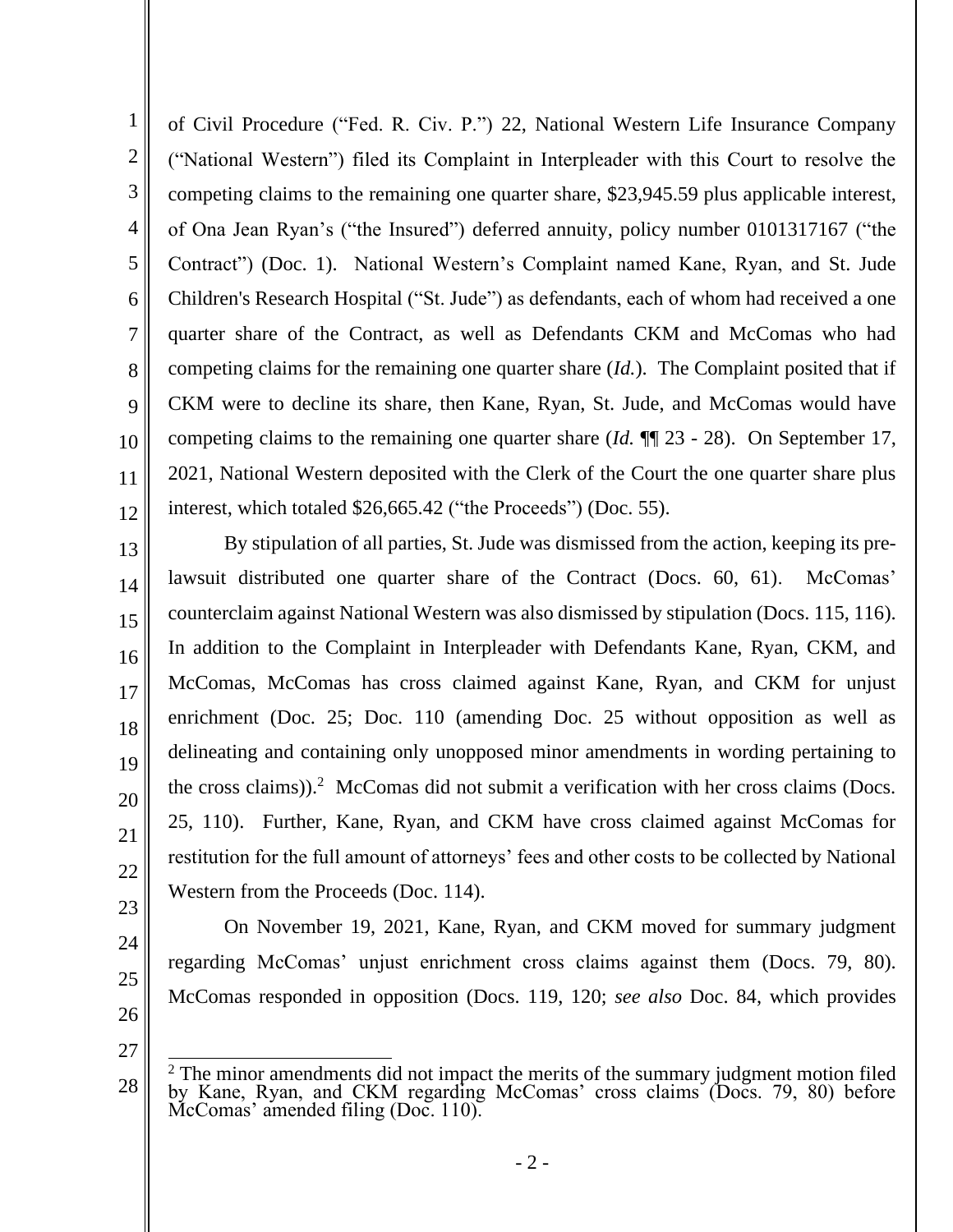notice to McComas, who is litigating *pro se* since early in the proceedings, of significant applicable rules regarding the motion for summary judgment). Kane, Ryan, and CKM replied in support of their motion (Doc. 125). Kane, Ryan, and CKM's motion for summary judgment on McComas' unjust enrichment cross claims against them is ripe.

5

14

15

17

19

20

21

22

23

24

25

26

27

28

1

2

3

4

#### **II. STANDARD OF REVIEW**

6 7 8 9 10 11 12 13 16 18 A party seeking summary judgment "bears the initial responsibility of informing the district court of the basis for its motion, and identifying those portions of [the record] which it believes demonstrate the absence of a genuine issue of material fact." *Celotex Corp. v. Catrett*, 477 U.S. 317, 323 (1986). Summary judgment is appropriate if the evidence, viewed in the light most favorable to the nonmoving party, shows "that there is no genuine issue as to any material fact and that the movant is entitled to judgment as a matter of law." Fed. R. Civ. P. 56(c)(2). The moving party must cite "to particular parts of materials in the record, including depositions, documents, electronically stored information, affidavits or declarations, stipulations (including those made for purposes of the motion only), admissions, interrogatory answers, or other materials." Fed. R. Civ. P.  $56(c)(1)(A)$ . "An affidavit or declaration used to support or oppose a motion must be made on personal knowledge, set out facts that would be admissible in evidence, and show that the affiant or declarant is competent to testify on the matters stated." Fed. R. Civ. P.  $56(c)(4)$ .

Summary judgment is appropriate "against a party who fails to make a showing sufficient to establish the existence of an element essential to that party's case, and on which that party will bear the burden of proof at trial." *Celotex*, 477 U.S. at 322. Only disputes over facts that might affect the outcome of the suit will preclude the entry of summary judgment, and the disputed evidence must be "such that a reasonable jury could return a verdict for the nonmoving party." *Anderson v. Liberty Lobby, Inc.*, 477 U.S. 242, 248 (1986). In other words, the mere existence of some alleged factual dispute between the parties will not defeat an otherwise properly supported motion for summary judgment; the requirement is that there be no genuine issue of material fact. *Id.*

As the Court informed and warned when setting the briefing schedule on the motion for summary judgment (Doc. 84), Fed. R. Civ. P. 56 requires the nonmoving party to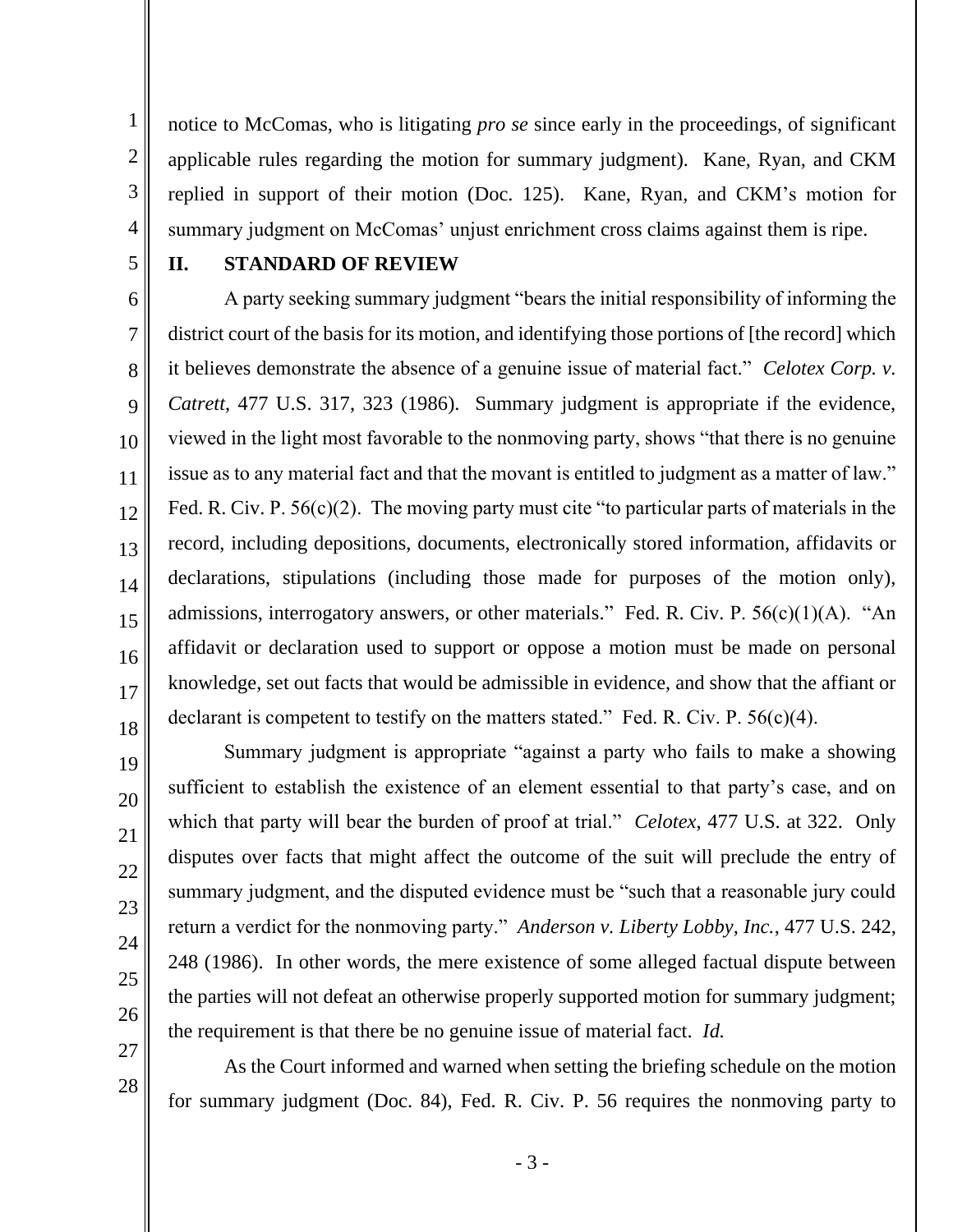| $\mathbf{1}$   | "designate 'specific facts showing that there is a genuine issue for trial," and such facts                                                                     |  |
|----------------|-----------------------------------------------------------------------------------------------------------------------------------------------------------------|--|
| $\overline{2}$ | must be shown by the party's affidavits "or by the 'depositions, answers to interrogatories,                                                                    |  |
| 3              | and admissions on file." Celotex, 477 U.S. at 324. "[T]here is no issue for trial unless                                                                        |  |
| 4              | there is sufficient evidence favoring the nonmoving party for a jury to return a verdict for                                                                    |  |
| 5              | that party." Anderson, 477 U.S. at 248. "A summary judgment motion cannot be defeated                                                                           |  |
| 6              | by relying solely on conclusory allegations unsupported by factual data." Taylor v. List,                                                                       |  |
| $\overline{7}$ | 880 F.2d 1040, 1045 (9th Cir. 1989). <sup>3</sup> To determine whether either party has met its                                                                 |  |
| 8              | burden, the Court must believe the evidence of the non-moving party, and "all justifiable"                                                                      |  |
| 9              | inferences are to be drawn in [the non-moving party's] favor." Anderson, 477 U.S. at 255.                                                                       |  |
| 10             | Where "the evidence yields conflicting inferences, summary judgment is improper, and the                                                                        |  |
| 11             | action must proceed to trial." O'Connor v. Boeing North American, Inc., 311 F.3d 1139,                                                                          |  |
| 12             | 1150 (9th Cir. 2002).                                                                                                                                           |  |
| 13             |                                                                                                                                                                 |  |
| 14             |                                                                                                                                                                 |  |
| 15             | <sup>3</sup> Indeed, Fed. R. Civ. P. 56(c) provides regarding summary judgment procedures:                                                                      |  |
| 16             | (c) Procedures.                                                                                                                                                 |  |
| 17             | (1) Supporting Factual Positions. A party asserting that a fact cannot                                                                                          |  |
| 18             | be or is genuinely disputed must support the assertion by:                                                                                                      |  |
| 19             | (A) citing to particular parts of materials in the record, positions, documents, electronically stored information,<br>depositions.<br>including                |  |
| 20             | affidavits or declarations, stipulations (including those made for purposes of<br>the motion only), admissions, interrogatory answers, or other materials; or   |  |
| 21             | <b>(B)</b> showing that the materials cited do not establish the                                                                                                |  |
| 22             | absence or presence of a genuine dispute, or that an adverse party cannot<br>produce admissible evidence to support the fact.                                   |  |
| 23             | (2) Objection That a Fact Is Not Supported by Admissible                                                                                                        |  |
| 24             | <b>Evidence.</b> A party may object that the material cited to support or dispute a<br>fact cannot be presented in a form that would be admissible in evidence. |  |
| 25             | (3) Materials Not Cited. The court need consider only the cited                                                                                                 |  |
| 26             | materials, but it may consider other materials in the record.                                                                                                   |  |
| 27             | (4) Affidavits or Declarations. An affidavit or declaration used to<br>support or oppose a motion must be made on personal knowledge, set out                   |  |
| 28             | facts that would be admissible in evidence, and show that the affiant or<br>declarant is competent to testify on the matters stated.                            |  |
|                |                                                                                                                                                                 |  |

- 4 -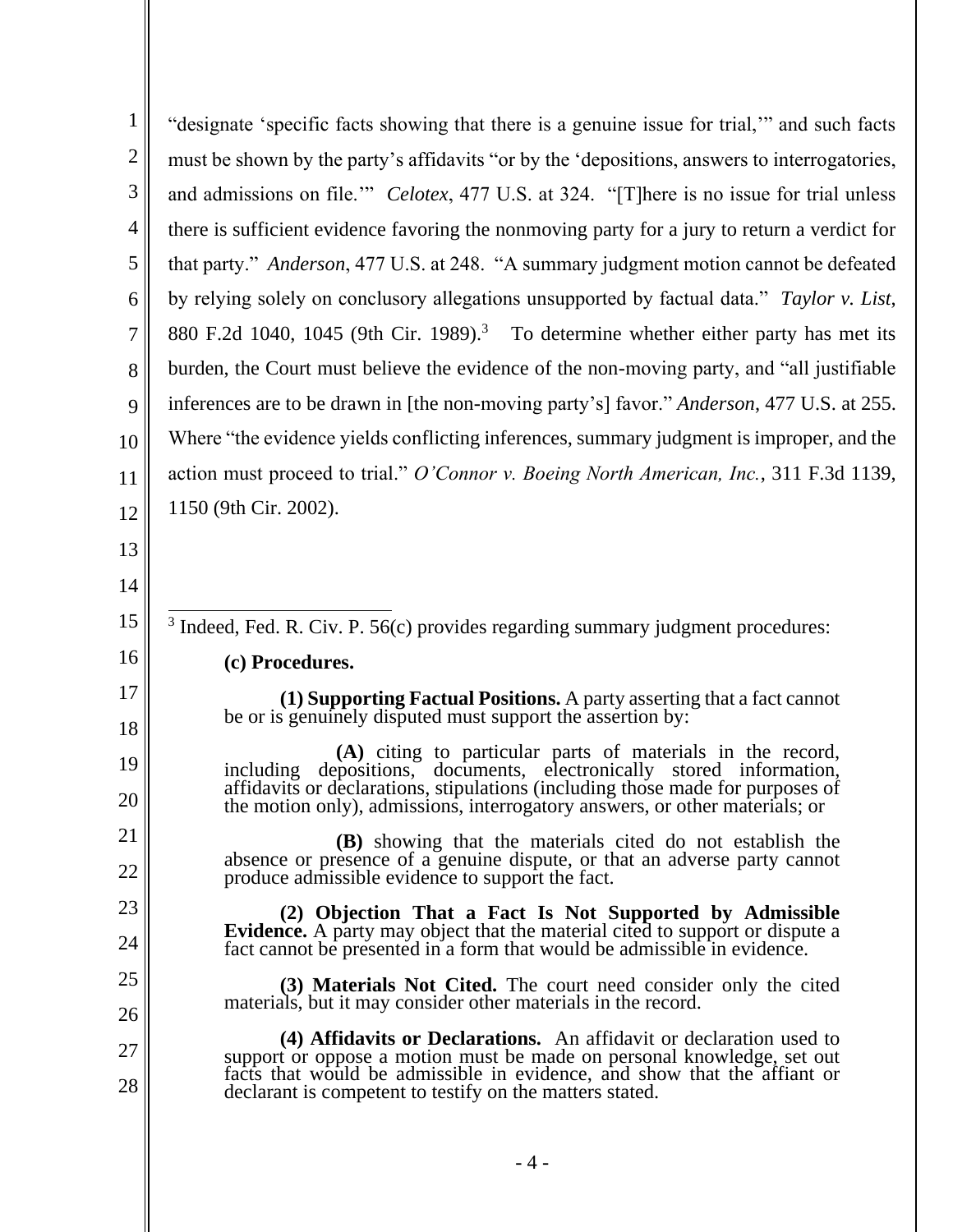2

3

4

5

6

7

8

9

10

11

12

13

14

15

16

17

18

19

20

21

22

23

24

25

26

1

## **III. FACTS FOR CONSIDERATION OF THE PENDING MOTION**

## **A. Framework**

As required by applicable rules, Kane, Ryan, and CKM submitted with their motion for summary judgment (Doc. 79) a Statement of Facts ("SOF") and supporting materials consisting of six exhibits (Doc. 80); the exhibits are documents without any affidavit, declaration, or discovery responses identifying, authenticating, or describing the documents *(Id.* at 5-18). With her response to the motion for summary judgment *(Doc.* 119), McComas submitted a combined Response to the SOF ("RSOF") and Additional Statement of Facts ("ASOF") (Doc. 120).

As the Court previously notified and warned when setting a briefing schedule on the motion for summary judgment (Doc. 84), LRCiv 56.1(b) requires that "for each paragraph of the moving party's separate statement of facts" the responding party must present a "correspondingly numbered paragraph indicating whether the party disputes the statement of fact set forth in that paragraph and a reference to the specific admissible portion of the record supporting the party's position if the fact is disputed." The non-moving party must also refer to specific portions of the record to support an additional statement of facts. LRCiv 56.1(b).

The moving parties may not add additional facts in reply. *See* LRCiv 56.1(b) ("No reply statement of facts may be filed."). Thus, McComas' November 2021 responses to interrogatories submitted by Kane, Ryan, and CKM in reply in support of the motion for summary judgment (Doc. 125 at 6-13) cannot be considered as affirmative evidence in support of the motion for summary judgment. $4$ 

Where McComas has disputed a statement of fact without proper support and therefore has not complied with applicable rules, the Court will deem undisputed the corresponding statement of fact from Kane, Ryan, and CKM, but only if there is appropriate support in the record for the asserted undisputed fact. *See* Fed. R. Civ. P. 56(e).

27 28 <sup>4</sup> The motion for summary judgment was filed in November 2021, but the deadline for filing motions for summary judgment was set in September 2021 for June 3, 2022 (Doc.  $59$  at 5).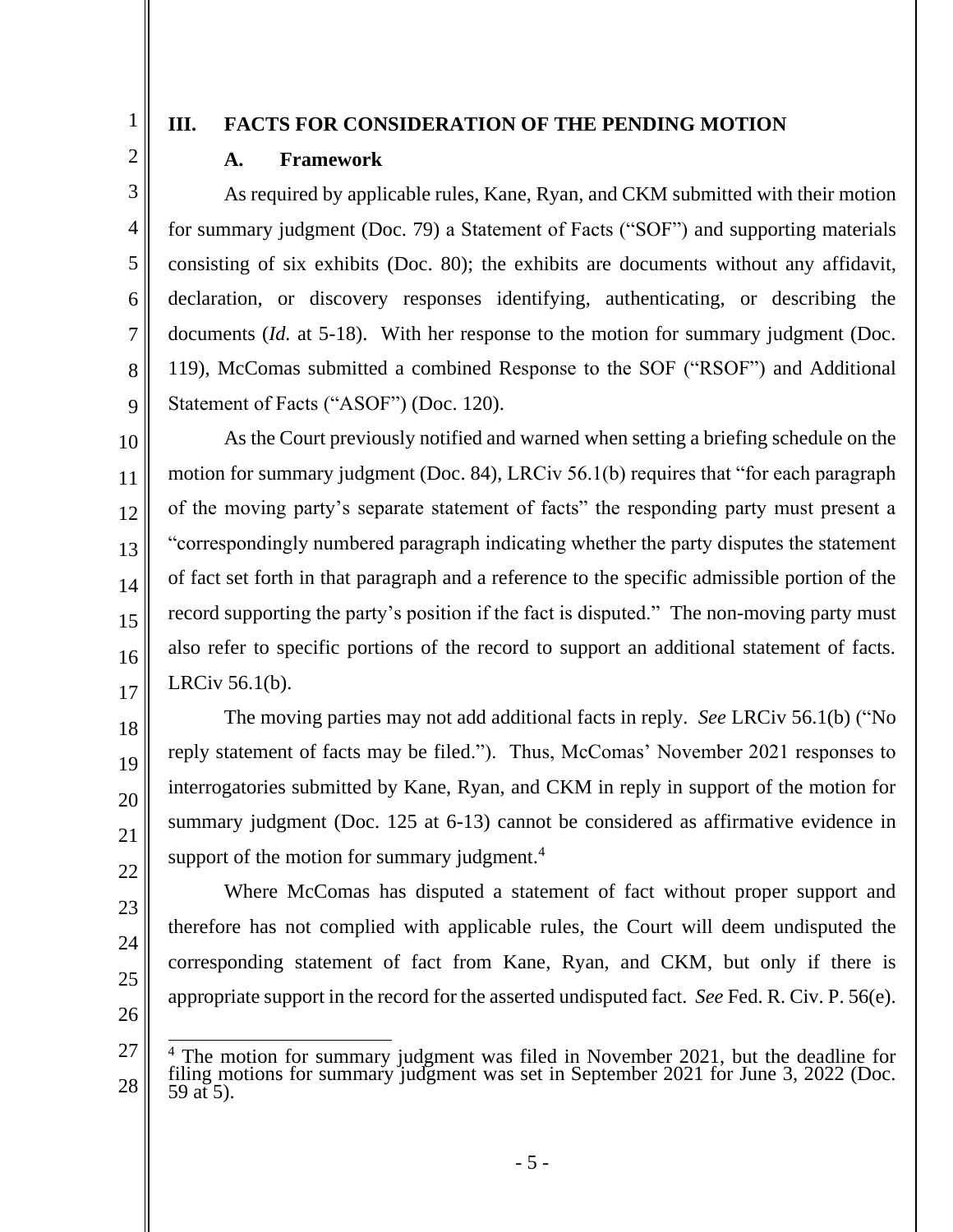The Court will not consider any asserted facts by any party that are not properly supported by the record.

Under certain circumstances, a court may deny or defer a motion for summary judgment when a "nonmovant shows by affidavit or declaration that, for specified reasons, it cannot present facts essential to justify its opposition." Fed. R. Civ. P. 56(d). Despite asserting that she has been unable to obtain necessary discovery (Doc. 119 at 3), McComas has not produced any affidavit or declaration, let alone one satisfying Rule 56(d)'s requirement of specificity regarding the purportedly necessary discovery or its connection to the issues in the pending motion for summary judgment.<sup>5</sup>

9 10

11

12

13

14

15

17

19

20

1

2

3

4

5

6

7

8

### **B. Material Facts**

It is undisputed that on September 19, 2013, the Insured created and executed the Contract with National Western and designated McComas as the primary beneficiary (SOF and RSOF ¶¶ 1, 2). It is undisputed that the Insured did not designate a contingent beneficiary at that time (*Id*.; *see also* Doc. 80 at 6). It is also undisputed that on March 17, 2015, the Insured married James Walter Ryan (SOF and RSOF ¶ 3).

16 18 Movants assert in their statement of facts that on May 11, 2020, the Insured executed an amendment to her trust, designating her spouse as the primary beneficiary and Kane (the Insured's stepdaughter), Ryan (the Insured's stepson), CKM, and St. Jude as secondary beneficiaries (SOF ¶¶ 4, 7). Movants attach the purported amendment (Doc. 80 at 10-12). McComas disputes that the Insured voluntarily and knowingly executed the amendment (RSOF ¶ 4). The trust amendment does not mention the Contract at issue in this matter

21 22

<sup>23</sup> 24 25 26 27 28 <sup>5</sup> The party seeking Rule 56(d) relief "bears the burden of showing that '(1) [she] has set forth in [declaration] form the specific facts [she] hopes to elicit from further discovery; (2) the facts sought exist; and  $(3)$  the sought-after facts are essential to oppose summary judgment." *Martin v. James River Ins.*, 366 F. Supp. 3d 1186, 1189 (D. Nev. 2019) (quoting *Family Home & Fin. Ctr., Inc. v. Fed. Home Loan Mortg. Corp.*, 525 F.3d 822, 827 (9th Cir. 2008)); *see Nidds v. Schindler Elevator Corp*., 113 F.3d 912, 921 (9th Cir. 1996) ("The burden is on the party seeking additional discovery to proffer sufficient facts to show that the evidence sought exists, and that it would prevent summary judgment."); *Garrett v. City*   $\&$  Cty. of S.F., 818 F.2d 1515, 1518 (9th Cir. 1987) (the party seeking to conduct discovery "must make clear what information is sought and how it would preclude summary judgment"). "Failure to comply with these requirements is a proper ground for denying discovery and proceeding to summary judgment." *Family Home*, 525 F.3d at 827 (citations omitted).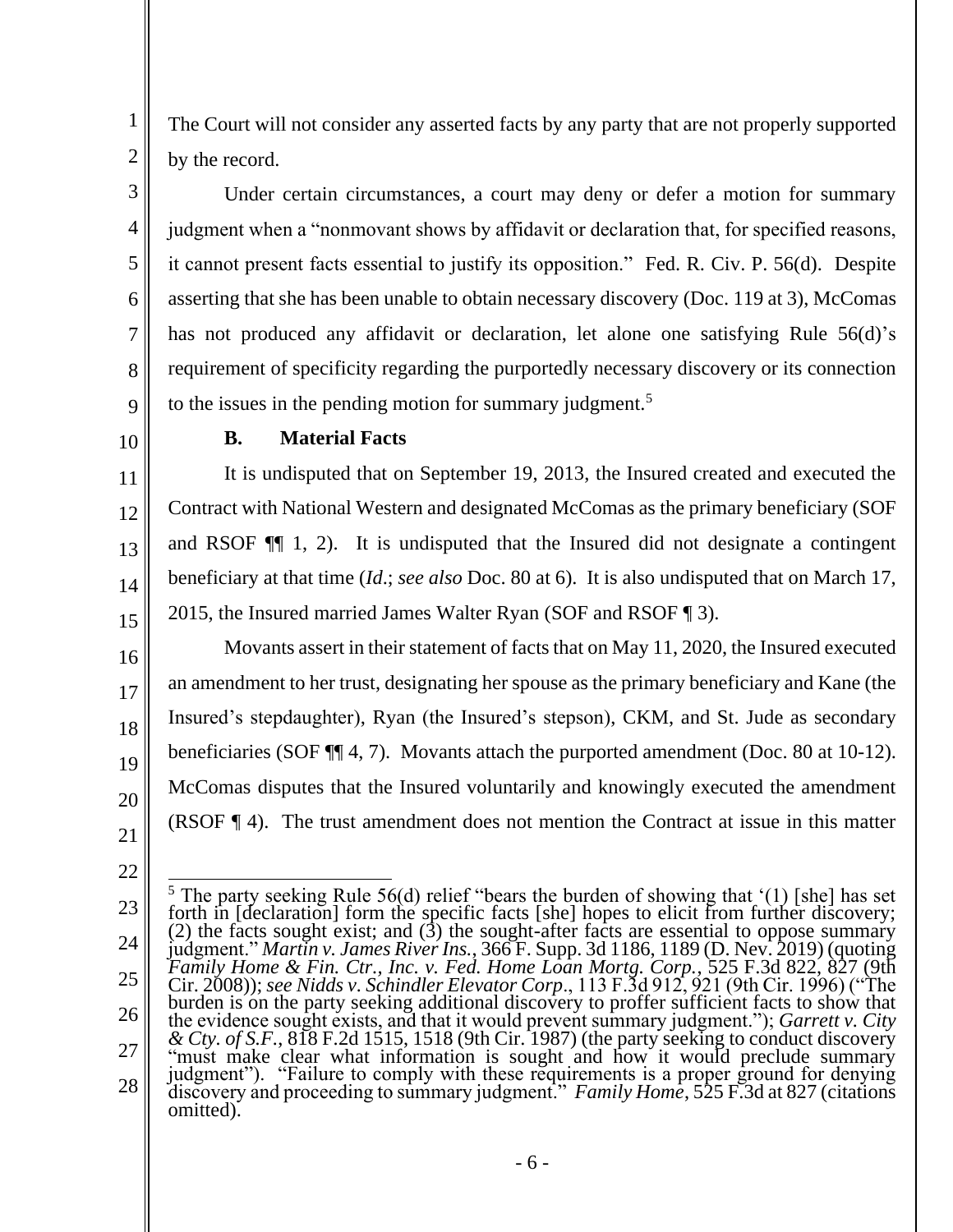1 2

3

4

5

6

7

8

9

10

11

12

13

14

15

16

17

18

19

20

21

22

(Doc. 80 at 10-12).

It is undisputed that a change of beneficiary form dated May 26, 2020, regarding the Contract and purportedly signed by the Insured and her spouse was sent to National Western, designating the insured's spouse as the primary beneficiary and Kane, Ryan, CKM, and St. Jude as contingent beneficiaries (SOF and RSOF ¶¶ 5, 6, 7).

While Kane, Ryan, and CKM assert in their statement of facts that the Insured submitted the change of beneficiary form dated May 26, 2020, regarding the Contract to National Western in which she had changed the primary and contingent beneficiaries to the Insured's spouse, Movants, and St. Jude (*Id.*), there is no support for the assertion in the record by way of any person with knowledge of the events or even recognition of the purported signatures of the Insured or of the Insured's spouse. Only an unauthenticated document was submitted, the purported change of beneficiary form dated May 26, 2020 (Doc. 80 at  $14$ ).<sup>6</sup>

McComas disputes that the change of beneficiary form dated May 26, 2020, was signed by the Insured (RSOF ¶¶ 5, 6, 7). Further, McComas asserts that the Insured "was subject to undue influence due to her vulnerability and cognitive defects" (*Id.*); that the change of beneficiary form was "altered, recorded and signed by other than a company officer of National Western" after the Insured died ((RSOF ¶ 5); and that the Insured "could not have authored or submitted a change of beneficiary with her cognitive deficits, inability to make decisions, or process simple information" (ASOF ¶ 20). McComas references a document purporting to be a "Confidential Neuropysch Evaluation" of the Insured based on an evaluation of the Insured in August 2019, although no foundation is laid for the report (ASOF ¶ 20; Doc. 118 Exhibit 5 at 149-153).

- 23 24
- 25
- 26
- 27

28

It is undisputed that on July 30, 2020, the Insured died, with the Insured's spouse

having predeceased the Insured on July 11, 2020 (SOF and RSOF  $\P$  8, 9). It is undisputed

that Kane, Ryan, and St. Jude each received a quarter share of the Contract (SOF and RSOF

¶¶ 10, 11, 12). It is undisputed that National Western interplead the remaining quarter

<sup>6</sup> The purported change of beneficiary form is not a self-authenticating document. *See* Fed. R. Evid. 902.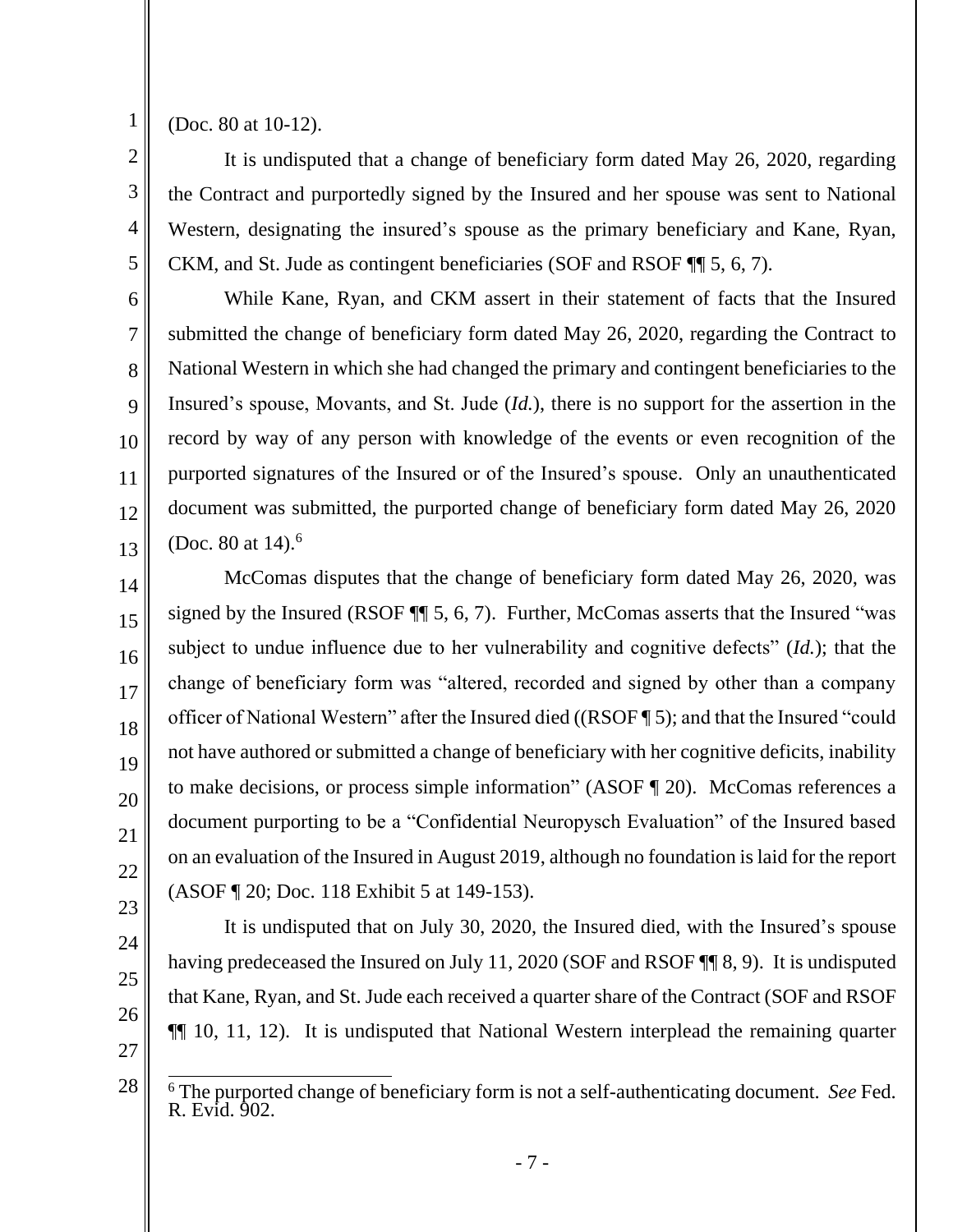share of the Contract with this Court on April 5, 2021 (SOF and RSOF ¶ 13). It is a matter of Court record and it is undisputed that on September 29, 2021, the Court granted a stipulation to dismiss St. Jude (SOF and RSOF ¶ 14).

#### **IV. ANALYSIS**

1

2

3

4

5

6

7

8

9

10

11

12

13

14

15

16

17

18

The party claiming unjust enrichment must show more than the defendant's "mere receipt of a benefit[.]" *Murdock-Bryant Constr. v. Pearson*, 146 Ariz. 48, 54 (1985). A claimant "must demonstrate that [the defendant] received a benefit, that by receipt of that benefit [the defendant] was unjustly enriched at [claimant's] expense, and that the circumstances were such that in good conscience" the defendant should compensate the claimant. *Pyeatte v. Pyeatte*, 135 Ariz. 346, 352 (App. 1982). Under Arizona law, to prevail on unjust enrichment, a party must show five elements: "(1) an enrichment, (2) an impoverishment, (3) a connection between the enrichment and impoverishment, (4) the absence of justification for the enrichment and impoverishment, and (5) the absence of a remedy provided by law." *Freeman v. Sorchych*, 226 Ariz. 242, 251 (App. 2011). Kane, Ryan, and CKM argue that McComas has not shown evidence in the record of unjust enrichment and that McComas' unjust enrichment claims against them fail as a matter of law as applied to the undisputed facts as to the elements of enrichment, impoverishment, and connection between the enrichment and impoverishment (Doc. 79 at 4-6).

After careful review of the briefing and associated papers as well as the applicable law, the Court concludes that Movants have not met their burden of coming forward with evidence sufficient to support their arguments, which are based on the authenticity and validity of the May 2020 beneficiary designation form pertaining to the Contract. As discussed *supra*, Movants have not supported their motion with authentication of the May 2020 beneficiary designation form pertaining to the Contract, let alone established the validity of the document. Further, Movants' arguments conflate the first three elements with the fourth element of unjust enrichment, which is actually the center of the parties' dispute in this lawsuit: whether the May 2020 Contract beneficiary designations were authentic as well as valid and, thus, created a justification for the related enrichment to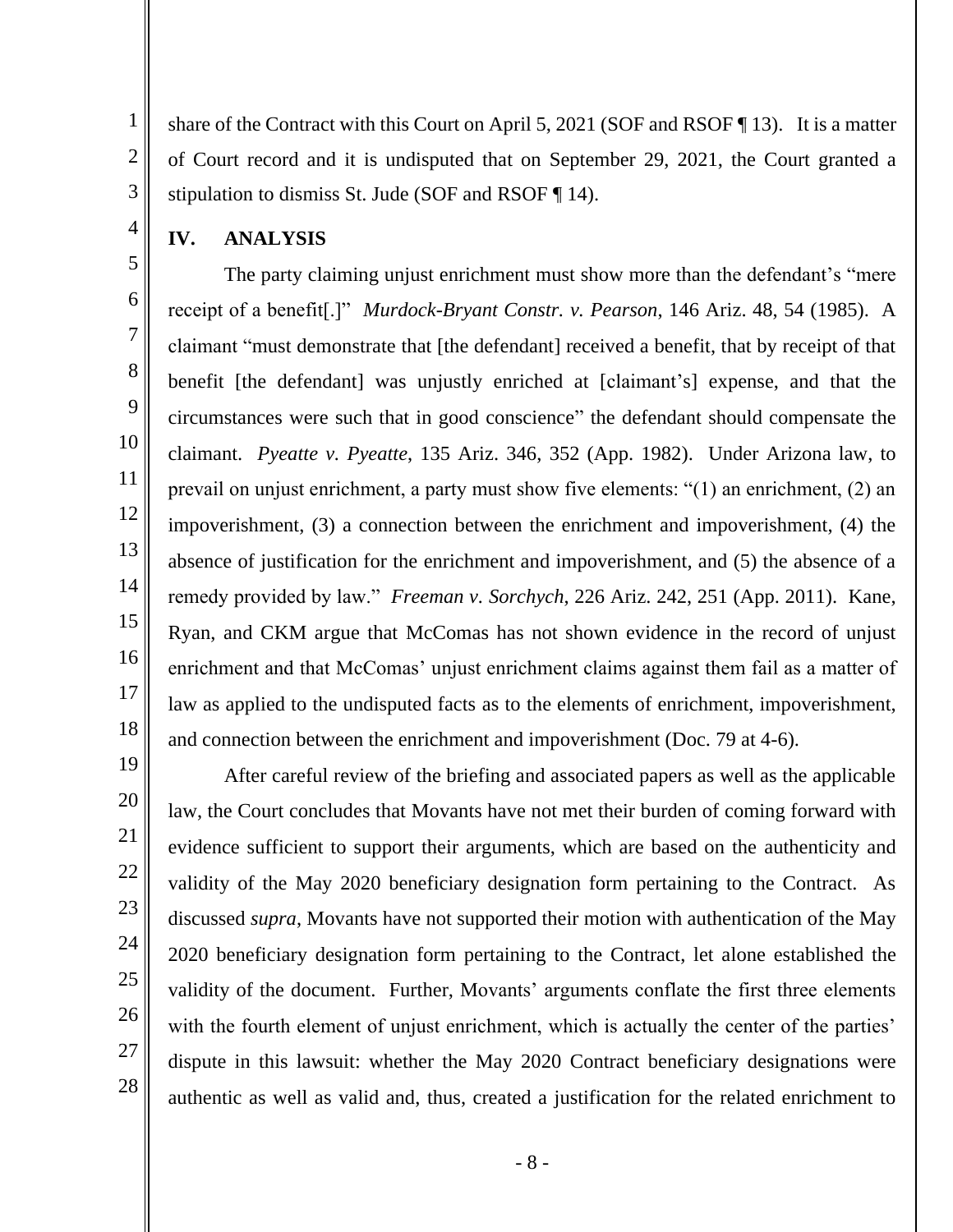1 2 3 4 Kane, Ryan, and CKM and impoverishment of McComas regarding the Contract proceeds. Based on imperfectly raised factual assertions by Movants and McComas in their briefing and in statements of facts, issues of fact abound around whether or not the May 2020 Contract beneficiary designations were authentic and valid.<sup>7</sup>

5

6

7

8

9

10

# **A. Enrichment**

The parties do not dispute that Ryan and Kane each received a quarter share of the Contract (SOF and RSOF ¶¶ 10, 11). The receipt of money is a sufficient benefit to satisfy the enrichment element of unjust enrichment. *Premier Funding Group LLC v. Aviva Life & Annuity Co.*, 2014 WL 6885732, at 9 (D. Ariz. Dec. 8, 2014) (money wired between parties constituted enrichment).

11 12 13 14 15 16 17 18 19 20 21 With respect to CKM, the parties do not dispute that CKM has not yet received a share of the Contract (SOF and RSOF  $\P$  12). Although monetary benefits have not yet been distributed to CKM, this is not dispositive regarding enrichment. A benefit sufficient for unjust enrichment may constitute "any type of advantage[,]" not just monetary. *Pyeatte v. Pyeatte*, 135 Ariz. 346, 352 (App. 1983); *see also John A. Artukovich & Sons, Inc. v. Reliance Truck Co.*, 126 Ariz. 246, 248 (1980) (recognizing that the Restatement of Restitution § 1 comment b defines a benefit for purposes of unjust enrichment as any form of advantage). A benefit may consist of an interest in or possession of money, land, chattels, or choses in action. Restatement Restitution § 1 cmt. b; *Piper v. Gooding & Co.*, 334 F. Supp. 3d 1009, 1019 (D. Ariz. 2018) (applying the Restatement and California law, a future financial interest in the sale of a car constituted a benefit).

22

23 24 25 CKM claims it became one of the Contract designated beneficiaries, replacing McComas, and remained a designated beneficiary to the Contract at the time of the Insured's death. As a legal matter, this fulfills the enrichment element of McComas' cross claim against CKM for purposes of the pending motion. *See McLennan v. McLennan*, 29

26 27 28 <sup>7</sup> *See, e.g.*, Doc. 79 at 4 (the Insured's "voluntary election to change the designation of beneficiaries does not create a claim for McComas"); *Id.* at 6 ("It is not disputed that [the Insured] did have medical issues related to Alzheimer."); Doc. 120, which is signed by McComas but is not a declaration or affidavit and is not supported by such even putting aside that some of the statements therein appear to lack proper foundation.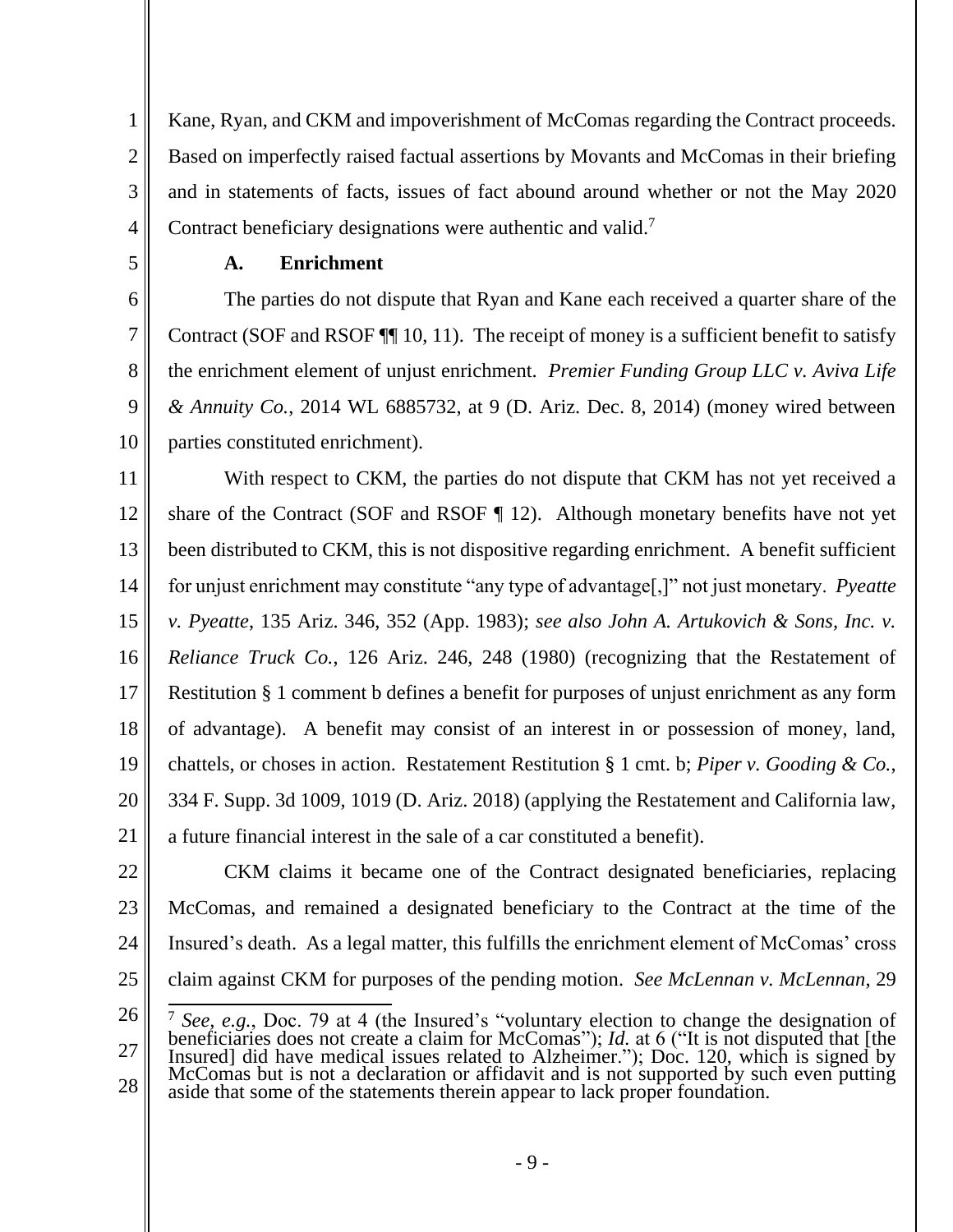Ariz. 191, 194-95 (1925) (a beneficiary has no vested interest until the insured's death).<sup>8</sup> Accordingly, Kane, Ryan, and CKM are not entitled to summary judgment on the enrichment element of McComas' unjust enrichment cross claims against them.

4

1

2

3

5

6

7

## **B. Impoverishment**

Kane, Ryan, and CKM argue that McComas has not alleged impoverishment and, further, that McComas could not suffer impoverishment since she was neither a party to the Contract nor a designated beneficiary at the time of the Insured's death (Doc. 79 at 5).

8 9 10 11 12 13 14 15 16 17 18 19 20 21 22 McComas argues that but-for the change of beneficiary, McComas would have received the entire value of the Contract, which constitutes an impoverishment for her unjust enrichment claims (Doc. 119 at 2). Indeed, the parties agree that on September 19, 2013, the Insured created and executed the Contract with National Western and designated McComas as the primary beneficiary (SOF and RSOF  $\P$ ], 2). Further, McComas did assert her conflicting claim to the entire value of the Contract in her answer (Doc. 110 at 3, ¶ 32) and made similar assertions in her now dismissed counterclaim (*Id.* at 6, ¶ 13). McComas was express in her cross claims that "[w]ithout the changes to the beneficiary designation and without the disbursement of funds" the "entire annuity would have been disbursed to McComas" (*Id.* at 7, ¶ 4; *Id.* at 8, ¶ 4). The pleadings, including the incorporation of McComas' answer into her cross claims (*Id.* at 7, ¶ 2 for each of the cross claims), put Kane, Ryan, and CKM sufficiently on notice of the impoverishment basis of McComas' claims. *See Fontana v. Haskin*, 262 F.3d 871, 877 (9th Cir. 2001) (citing *Conley v. Gibson*, 355 U.S. 41, 47 (1957)) ("Pleadings need suffice only to put the opposing party on notice of the claim.").

23

24 25 Movants' summary judgment papers are insufficient to show that McComas was not the beneficiary at the time of the Insured's death given that there was no foundation or authentication of the change of beneficiary form dated May 26, 2020, submitted in support

26

<sup>27</sup> 28 <sup>8</sup> Kane, Ryan, and CKM's argument based on McComas' dismissal of St. Jude after St. Judge having received a quarter share of the Contract (Doc. 79 at 6-7) does not undermine enrichment or otherwise inform regarding the pending motion. *See* Fed. R. Evid. 408; Doc. 119 at 3, footnote 1.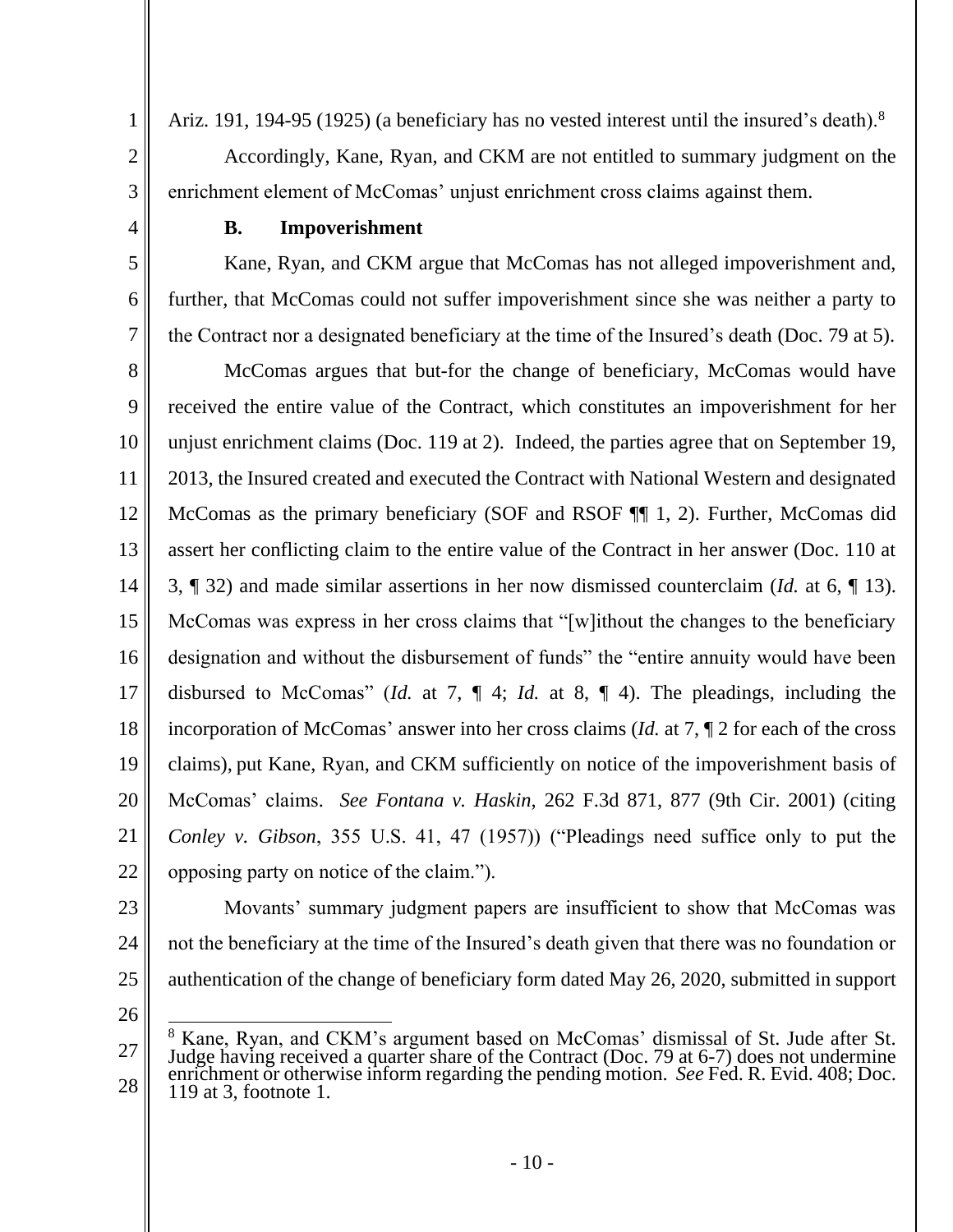of the motion for summary judgment. Further, the impoverishment plead by McComas is sufficient to withstand Movants' motion for summary judgment. *See Harrison v. Christus St. Patrick Hosp.*, 430 F. Supp. 2d 591, 596 (W.D. La. 2006) (Under Louisiana law, which adheres to the same five unjust enrichment elements as Arizona, an impoverishment also occurs when a plaintiff suffers "an economic detriment […] whether because of the loss of a previously acquired asset or because of the prevention of justified expectation of gain.").

Accordingly, Kane, Ryan, and CKM are not entitled to summary judgment on the impoverishment element of McComas' unjust enrichment cross claims against them.

9

1

2

3

4

5

6

7

8

### **C. Connection Between the Enrichment and Impoverishment**

10 11 12 13 Even where a party establishes an enrichment and an impoverishment, the party must establish a connection between the two. *Freeman v. Sorchych*, 226 Ariz. 242, 251 (App. 2011). Regarding connection between enrichment and impoverishment, Kane, Ryan, and CKM argue in their motion that:

14 15 16 17 18 19 20 21 22 23 24 25 it is likely that McComas will attempt to contest the granting of summary judgment by challenging Ms. Ryan's mental capacity. Despite no similar allegation having been alleged in the Cross-Claims, Defendants proffer that any attempt by McComas to support an unjust enrichment claim is equally flawed. It is not disputed that Ms. Ryan did have medical issues related to Alzheimer. However, that diagnosis alone, is insufficient to support McComas' unpled theory of liability. As the Arizona Court of Appeals determined in *Evans v. Liston*, 116 Ariz. 218, 568 P.2d 1116 (1977), despite determining an individual was senile or had a general deteriorating mental condition, it did not show lack of testamentary capacity. *Id.* at 220, 1118. Thus, Ms. Ryan's prior diagnosis is not the golden parachute McComas hopes it to be. Rather, the evidence presented by the Defendants supports the fact that Ms. Ryan's change in designated beneficiaries complemented the change to the beneficiaries of her Trust. (compare SOF  $\mathbb{P}$  3 and 6). Therefore, there was no connection between the alleged impoverishment and enrichment. McComas' claim for unjust enrichment must be dismissed with prejudice.

(Doc. 79 at 6). These arguments relate to the fourth element of unjust enrichment, the absence or existence of justification for the enrichment and impoverishment, on which

28

26

27